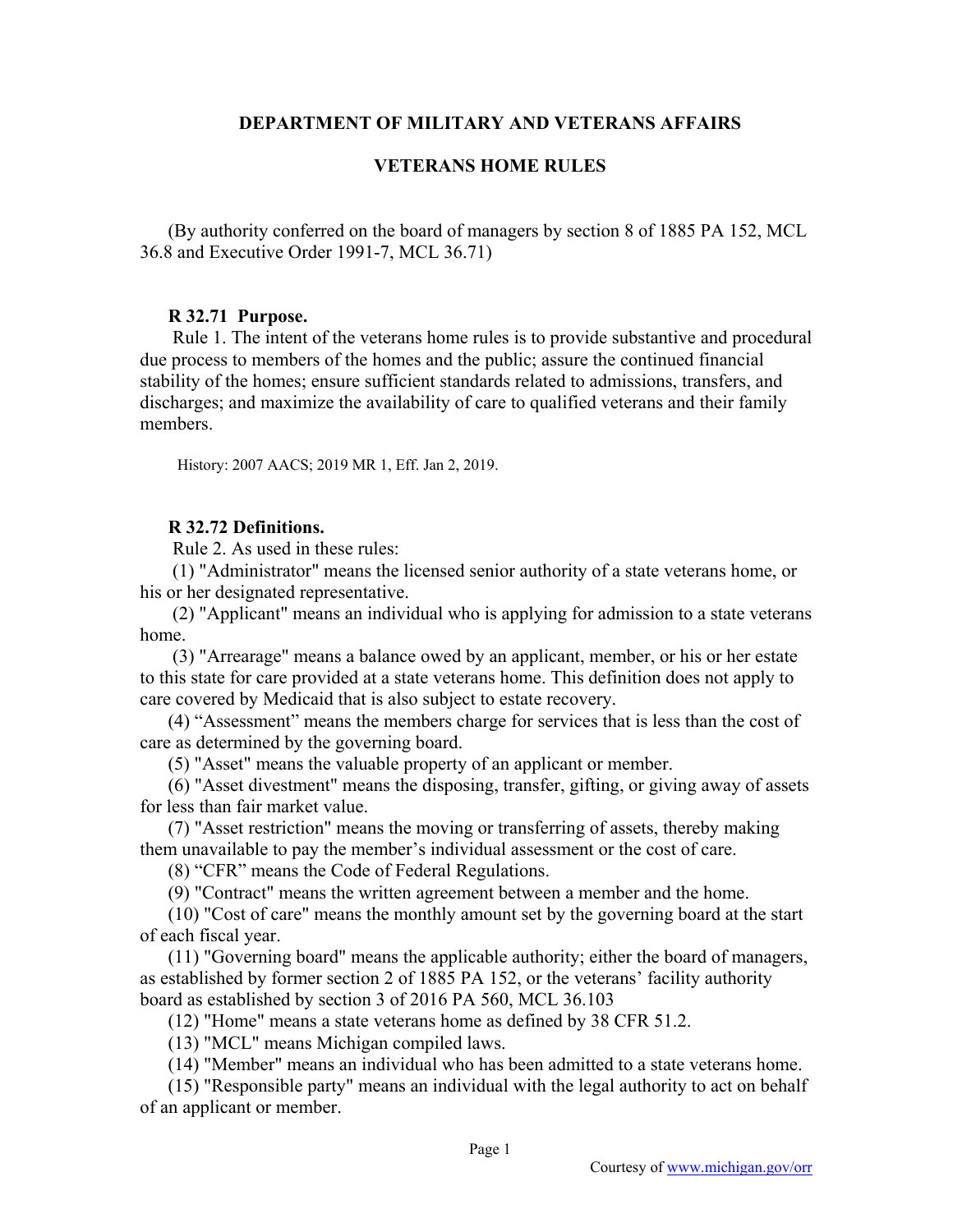(16) "State" means the state of Michigan.

History: 2007 AACS; 2019 MR 1, Eff. Jan 2, 2019.

## **R 32.73 Eligibility for admission; continued care.**

 Rule 3. (1) Applicants for admission must meet the criteria specified in section 11 of 1885 PA 152, MCL 36.11 or section 1 of 1921 PA 15, MCL 36.31.

 (2) In addition to the requirements in subrule (1) of this rule, an applicant must demonstrate both of the following:

(a) Be able to pay his or her portion of the cost of care.

(b) Not require care for which the home is not equipped or staffed to provide.

 (3) The home may refuse admission to applicants whose medical, behavioral, or other conditions exceed the level of care provided by the home.

 (4) Following admission, the home shall continue to provide care, provided that the care required does not exceed the level of care offered at the home.

History: 2007 AACS; 2019 MR 1, Eff. Jan 2, 2019.

## **R 32.74 Involuntary transfer and discharge.**

 Rule 4. The governing board shall establish policies regarding involuntary transfers and discharges. The policies must be in compliance with 38 CFR 51.80 and 42 CFR 483.15.

History: 2007 AACS; 2019 MR 1, Eff. Jan 2, 2019.

### **R 32.75 Holding bed open during temporary absence of member.**

 Rule 5. The governing board shall establish policies regarding the holding of beds for members absent from the home for emergency medical treatment, therapeutic leave, or other reasons. The policies must be in compliance with 38 CFR 51.80 and 42 CFR 483.15.

History: 2007 AACS; 2019 MR 1, Eff. Jan 2, 2019.

# **R 32.76 Financial disclosure.**

 Rule 6. In determining financial eligibility for admission or continued care, an applicant, member, or responsible party must make full disclosure of all assets and income in accordance with the policies developed by the governing board.

History: 2007 AACS; 2019 MR 1, Eff. Jan 2, 2019.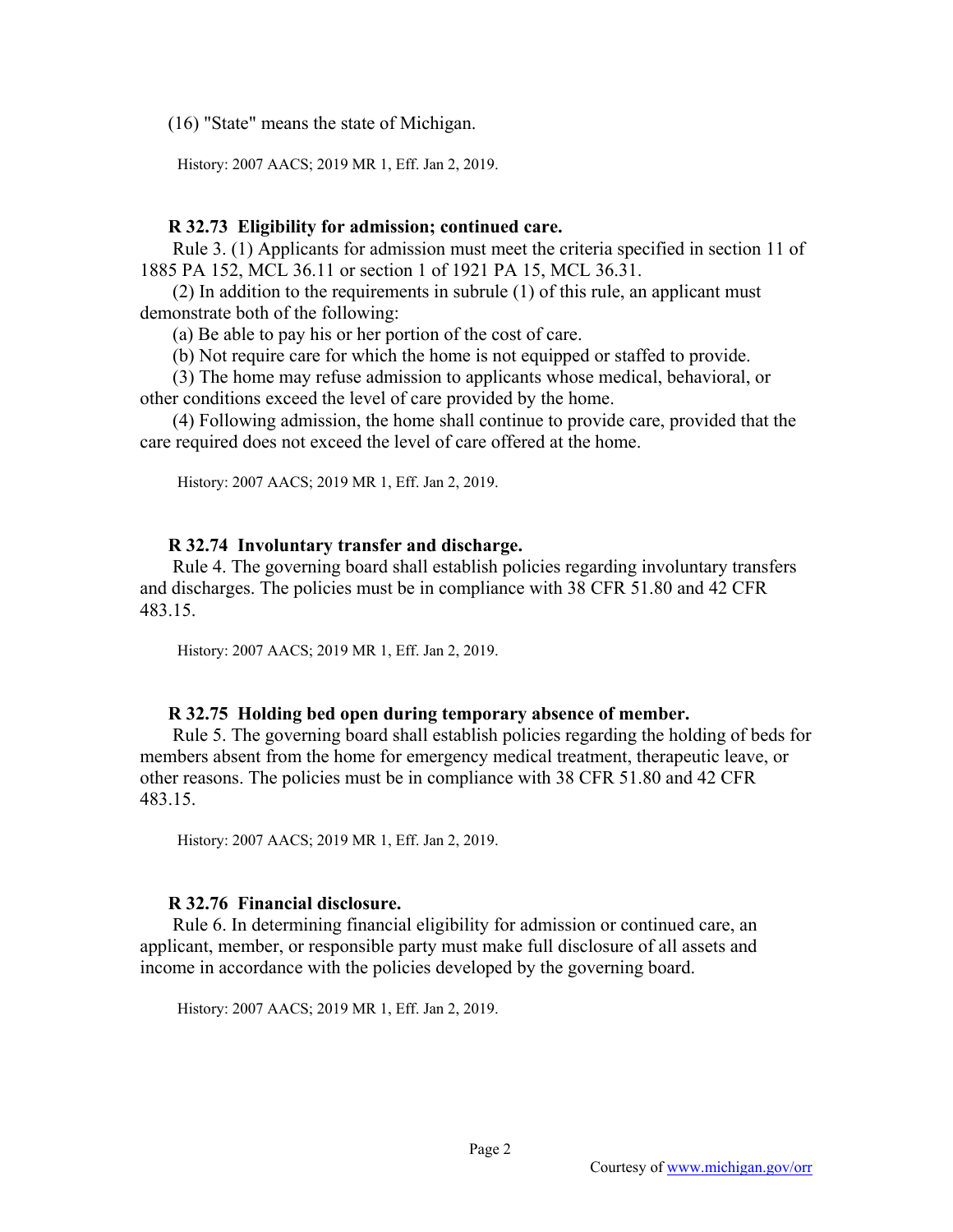#### **R 32.77 Financial responsibility.**

 Rule 7. (1) A member must pay his or her portion of the total cost of care as determined in policy established by the governing board.

 (2) Any amounts of the member's portion of the cost of care not paid are considered an arrearage. The state may file an appropriate legal proceeding at any time to recover an arrearage owed.

History: 2007 AACS; 2019 MR 1, Eff. Jan 2, 2019.

### **R 32.78 Asset divestment; asset restriction.**

 Rule 8. The governing board shall determine policies establishing asset divestment and restriction penalties.

History: 2007 AACS; 2019 MR 1, Eff. Jan 2, 2019.

#### **R 32.79 Exempt assets and income.**

 Rule 9. The governing board shall determine policies establishing exempt assets and income.

History: 2007 AACS; 2019 MR 1, Eff. Jan 2, 2019.

#### **R 32.80 Rescinded.**

History: 2007 AACS; 2019 MR 1, Eff. Jan 2, 2019.

## **R 32.81 Rescinded.**

History: 2007 AACS; 2019 MR 1, Eff. Jan 2, 2019.

#### **R 32.82 Contract for admission.**

Rule 12. A member and a home must enter into a contract for admission.

History: 2007 AACS; 2019 MR 1, Eff. Jan 2, 2019.

# **R 32.83 Appeals; right to compliance conference; grounds; written notice; appearance by letter; date, time, and location of compliance conference; stay pending decision.**

 Rule 13. (1) Appeals associated with Medicaid must comply with federal regulations. An applicant, member, or responsible party may request a compliance conference with the home in the event of any the following:

(a) A denial of admission to a state veterans home.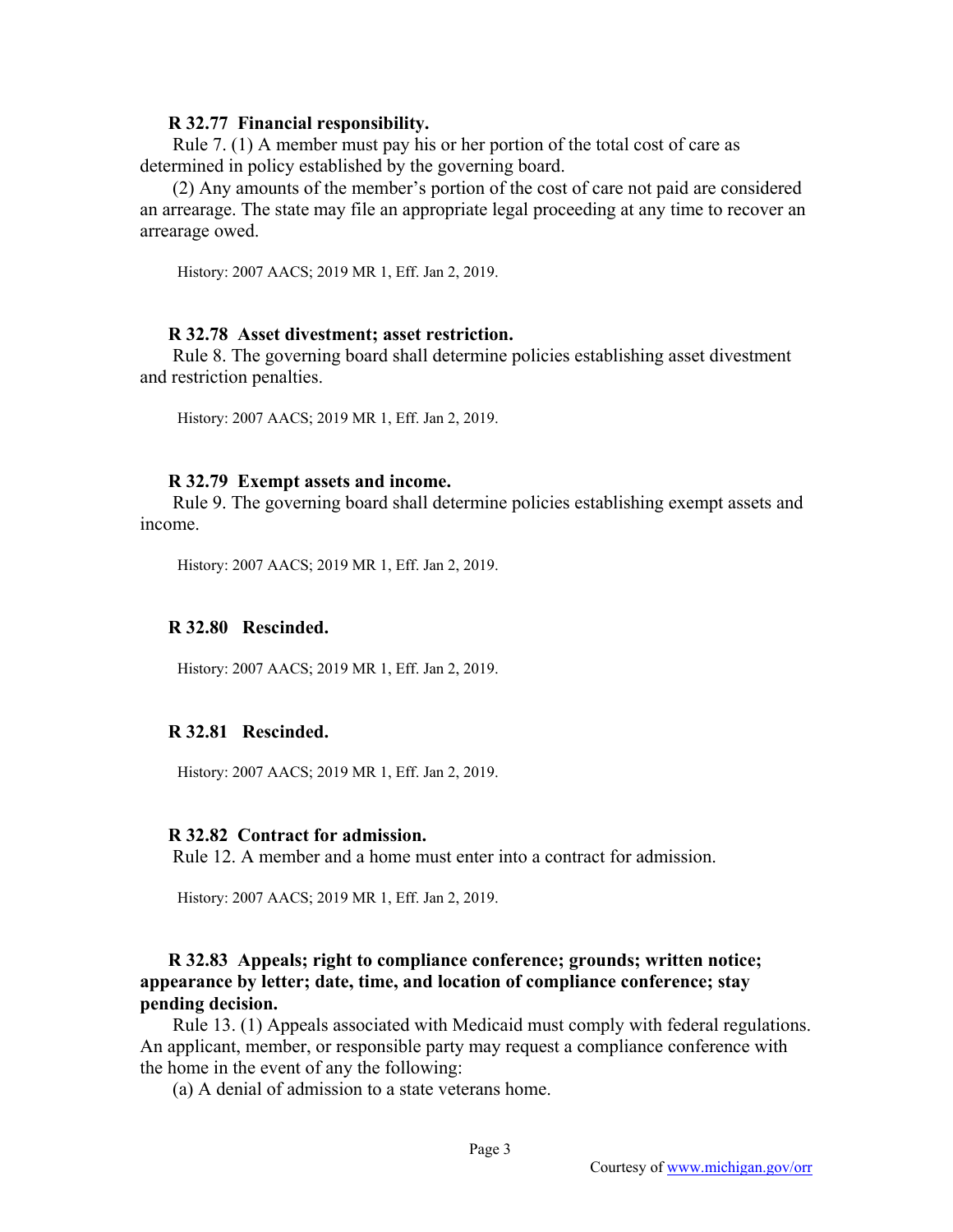(b) A denial of continued care at a state veterans home.

(c) A decision to involuntarily transfer or discharge a member.

(d) A determination of an amount owed.

(e) A determination of asset divestment or restriction.

 (2) To request a compliance conference, the applicant, member, or responsible party must provide written notice to the home administrator that he or she wishes to contest the denial of admission to a state veterans home, the denial of continued care at a state veterans home, the decision to involuntarily transfer or discharge a member, the determination of an amount owed, or the determination of asset divestment or restriction. Written notice must include all of the following:

(a) The date.

(b) The name and address of the person providing notice.

(c) The name of the affected applicant, member, or responsible party.

(d) The basis for the objection.

(e) All documents that support the objection.

 (f) Any other pertinent documents that the person providing notice wants the home to consider.

 (3) A compliance conference must be conducted at a reasonable time and date, to be determined by the home administrator. The location of a compliance conference will be the home where the member resides or, in the case of applicants not yet admitted to a state veterans home, the home where application was made. The home administrator may accept a letter from the applicant, member, or responsible party, instead of the applicant's, member's, or responsible party's personal appearance at a compliance conference. The applicant, member, or responsible party must notify the home administrator, in writing, that he or she wishes to appear by letter before the start of the scheduled compliance conference.

 (4) The home shall mail notice of the time, date, and location of compliance conference to the applicant, member, or responsible party requesting a compliance conference at least 10 business days before the date of the compliance conference.

 (5) Requesting a compliance conference under this rule will automatically stay a member's transfer or discharge pending a decision. The automatic stay requirement of this subrule does not apply in any of the following instances:

 (a) If an emergency transfer or discharge is mandated by the member's health care needs.

 (b) If the transfer or discharge is mandated by the physical safety of other members, visitors, employees, or contractors.

 (c) If the transfer or discharge is later agreed to by the member or the responsible party.

History: 2007 AACS; 2019 MR 1, Eff. Jan 2, 2019.

## **R 32.84 Denial or dismissal of request for compliance conference.**

 Rule 14. (1) The home shall deny or dismiss the request for a compliance conference if any of the following occurs:

 (a) The request is withdrawn by an applicant, member, or responsible party, in writing, before the date of the compliance conference.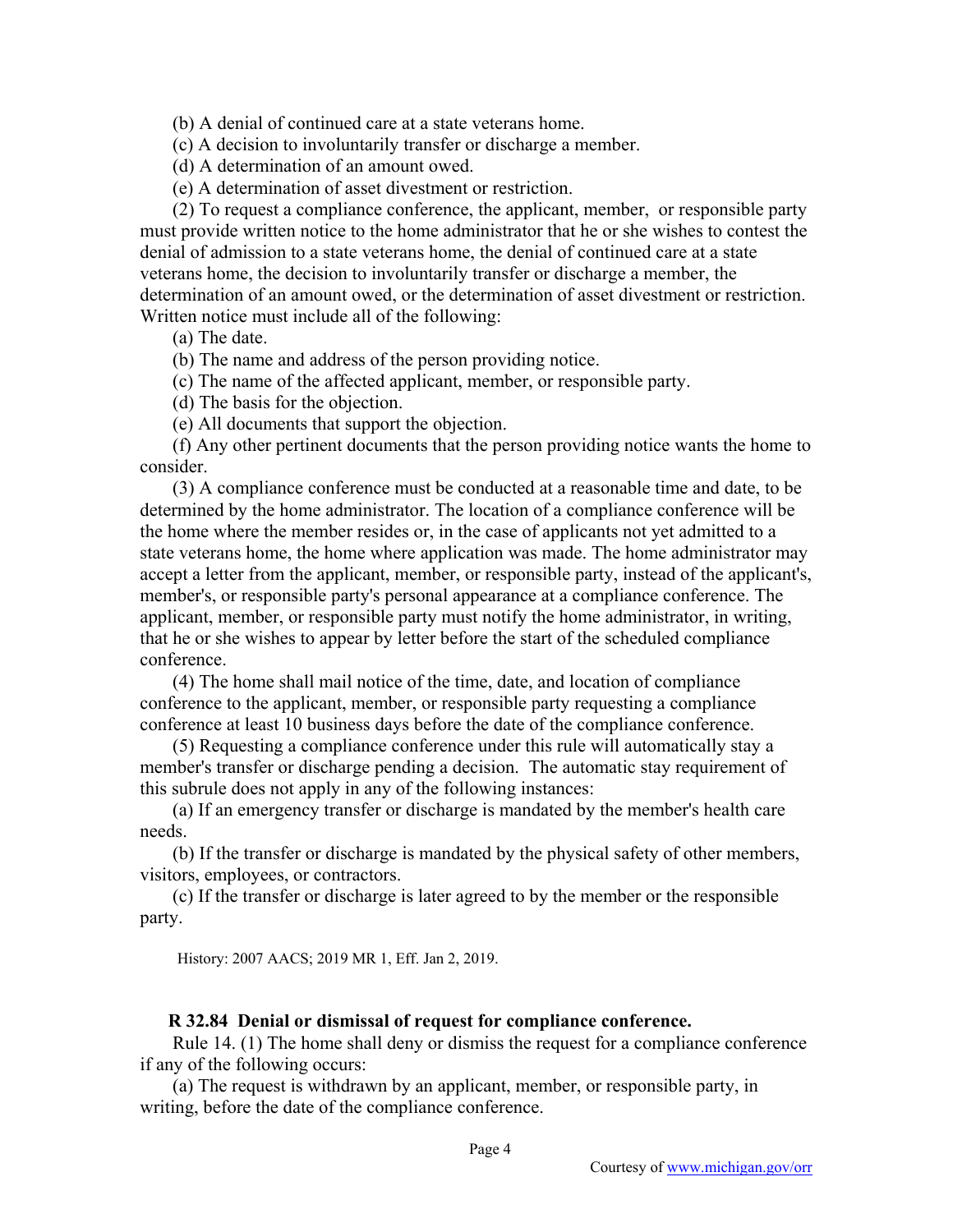(b) The applicant, member, or responsible party abandons the compliance conference.

(c) The home has no jurisdiction over the matter.

 (2) Abandonment occurs if an applicant, member, or responsible party, without good cause, fails to appear at the scheduled compliance conference or fails to submit an appearance by letter.

History: 2007 AACS; 2019 MR 1, Eff. Jan 2, 2019.

# **R 32.85 Home's decision; notice of opportunity to appeal the home's decision; date, time, and location of hearing; telephonic attendance; appearance by letter; waiver.**

 Rule 15. (1) Within 10 business days following a compliance conference, the home must provide the applicant, member, or responsible party written notice of the home's decision. Written notice must include all of the following:

(a) A statement of the action the home intends to take.

(b) The reasons for the intended action.

(c) The specific rules supporting the action.

 (d) A statement that the applicant, member, or responsible party has the right to request a hearing before the governing board.

 (e) The circumstances, if any, under which a member's transfer or discharge will be stayed if a hearing is requested.

 (2) Within 15 business days of service of the written notice of the home's decision, the applicant, member, or responsible party may request, in writing, a hearing before the board to appeal the decision of the home. Written notice must include all of the following:

(a) The date.

(b) The name and address of the person requesting a hearing.

(c) The name of the affected applicant, member, or responsible party.

(d) The basis for the appeal.

(e) All documents that support the appeal.

 (f) Any other pertinent documents that the person requesting a hearing wants the governing board to consider.

 (3) A hearing will be conducted at a reasonable time, date, and location, to be determined by the governing board. The governing board may accept a letter from the applicant, member, or responsible party, instead of the applicant's, member's, or responsible party's personal appearance at a hearing before the governing board. The applicant, member, or responsible party must notify the governing board, in writing, that he or she wishes to appear by letter before the start of the scheduled hearing.

 (4) The home shall mail notice of the time, date, and location of hearing to the applicant, member, or responsible party requesting a hearing at least 10 business days before the date of the hearing.

 (5) A hearing may be conducted via telephone upon written request by the applicant, member, or responsible party. Written request for a hearing via telephone must accompany the applicant's, member's, or responsible party's written request for a hearing before the governing board in order to be considered.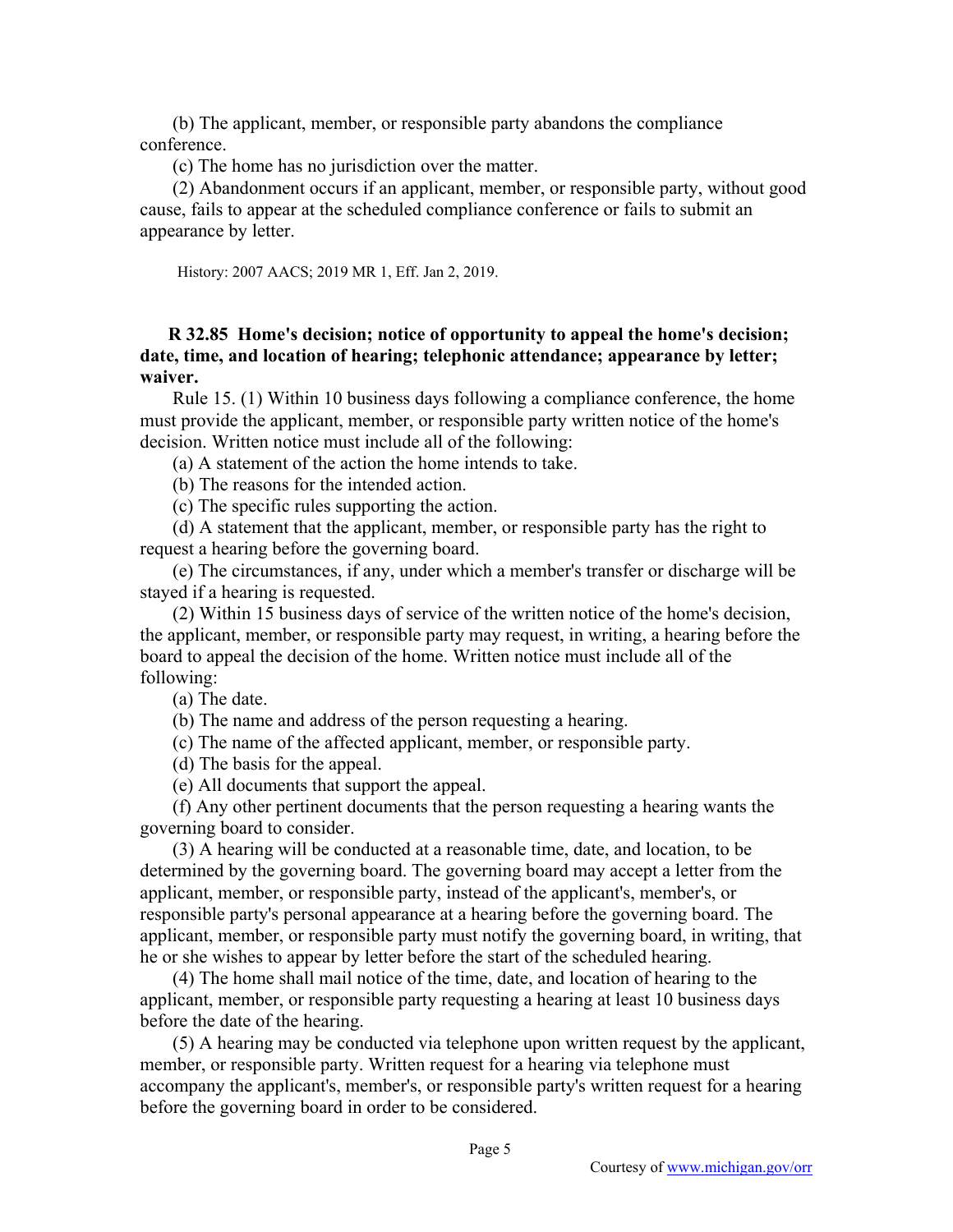(6) If the applicant, member, or responsible party does not request a hearing before the governing board within 15 business days of service of the notice of opportunity to appeal the home's decision, then the applicant, member, or responsible party is deemed to have waived the right to appeal the home's decision to the governing board.

History: 2007 AACS; 2019 MR 1, Eff. Jan 2, 2019.

### **R 32.86 Hearing rights of parties.**

 Rule 16. (1) An applicant, member, or responsible party may do any of the following:

 (a) Examine the contents of his or her case file and all documents and records to be used by the governing board at the hearing at a reasonable time before the date of the hearing, as well as during the hearing.

 (b) Present a case individually or with the aid of legal counsel or an authorized representative

(c) Bring witnesses.

(d) Establish all pertinent facts and circumstances.

(e) Advance any relevant arguments without undue interference.

 (f) Question or refute any testimony or evidence, including the opportunity to confront and cross-examine adverse witnesses.

 (2) The home may be represented by legal counsel and other representatives, staff, or former staff members.

History: 2007 AACS; 2019 MR 1, Eff. Jan 2, 2019.

### **R 32.87 Denial or dismissal of request for hearing.**

 Rule 17. (1) The home shall deny or dismiss the request for a hearing under any of the following conditions:

 (a) The request is withdrawn by an applicant, member, or responsible party, in writing, before the hearing date.

(b) The applicant, member, or responsible party abandons the hearing.

(c) The home has no jurisdiction over the matter.

 (2) Abandonment occurs if an applicant, member, or responsible party, without good cause, fails to appear at the scheduled hearing or fails to submit an appearance by letter.

History: 2007 AACS; 2019 MR 1, Eff. Jan 2, 2019.

#### **R 32.88 Decision of governing board.**

 Rule 18. After the hearing and an opportunity to consider the evidence presented, the governing board may do any of the following:

(a) Affirm the home's decision.

(b) Make a finding that the home's decision be overturned.

 (c) Enter into a written settlement of the matter with the applicant, member, or responsible party.